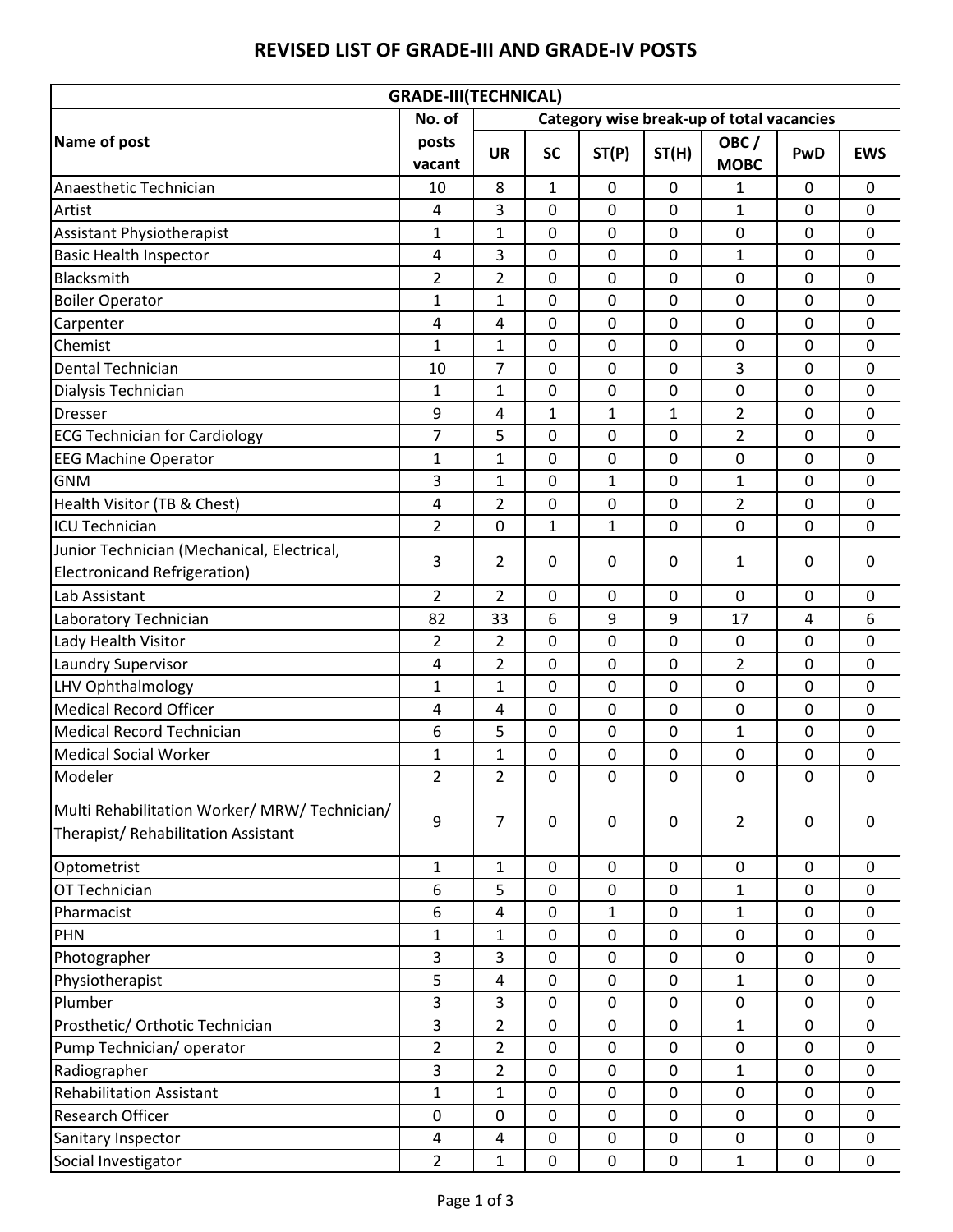|                                                                          | No. of          |                | Category wise break-up of total vacancies |       |              |                     |     |              |
|--------------------------------------------------------------------------|-----------------|----------------|-------------------------------------------|-------|--------------|---------------------|-----|--------------|
| Name of post                                                             | posts<br>vacant | <b>UR</b>      | <b>SC</b>                                 | ST(P) | ST(H)        | OBC/<br><b>MOBC</b> | PwD | <b>EWS</b>   |
| Social Worker                                                            | 8               | 6              | $\mathbf 0$                               | 0     | 0            | 2                   | 0   | 0            |
| Speech Therapist                                                         | 7               | 3              | $\Omega$                                  | 0     | 0            | 4                   | 0   | 0            |
| Spray painter                                                            | $\mathbf{1}$    | 1              | $\Omega$                                  | 0     | 0            | 0                   | 0   | 0            |
| <b>Staff Nurse</b>                                                       | 261             | 111            | 18                                        | 25    | 13           | 70                  | 11  | 25           |
| <b>Sterilization Operator</b>                                            | 1               | 1              | $\mathbf 0$                               | 0     | 0            | 0                   | 0   | 0            |
| <b>Sterilizer Operator</b>                                               | 1               | 1              | $\mathbf 0$                               | 0     | 0            | 0                   | 0   | 0            |
| <b>Technical Attendant</b>                                               | 10              | 6              | 1                                         | 1     | $\mathbf{0}$ | 2                   | 0   | $\mathbf{0}$ |
| Technician (Radiotherapy/ Radiodiagnosis/ MRI/<br>CT)                    | 3               | $\overline{2}$ | $\Omega$                                  | 0     | $\mathbf 0$  | 1                   | 0   | 0            |
| Technician for Animal Operation room/ Lab Tech<br>(Animal)               | $\overline{2}$  | $\overline{2}$ | $\Omega$                                  | 0     | $\mathbf{0}$ | 0                   | 0   | $\mathbf 0$  |
| Technician in Audio VisualAids, Photography and<br>Artist/ Projectionist | 6               | 3              | $\mathbf{0}$                              | 0     | 0            | 3                   | 0   | 0            |
| <b>Telephone Operator</b>                                                | 2               | 2              | $\Omega$                                  | 0     | 0            | 0                   | 0   | 0            |
| <b>Vocational Counselor</b>                                              | $\overline{2}$  | $\overline{2}$ | $\mathbf{0}$                              | 0     | 0            | 0                   | 0   | 0            |
| X-ray Technician                                                         | $\overline{2}$  | 2              | $\mathbf{0}$                              | 0     | 0            | 0                   | 0   | 0            |
| Yoga Therapy Instructor                                                  | $\overline{2}$  | $\mathbf{1}$   | $\Omega$                                  | 0     | 0            | 1                   | 0   | 0            |

## **REVISED LIST OF GRADE-III AND GRADE-IV POSTS**

| <b>GRADE-III(NON-TECHNICAL)</b>        |                 |                                           |             |                |       |                     |                |                |  |
|----------------------------------------|-----------------|-------------------------------------------|-------------|----------------|-------|---------------------|----------------|----------------|--|
|                                        | No. of          | Category wise break-up of total vacancies |             |                |       |                     |                |                |  |
| Name of post                           | posts<br>vacant | <b>UR</b>                                 | <b>SC</b>   | ST(P)          | ST(H) | OBC/<br><b>MOBC</b> | <b>PwD</b>     | <b>EWS</b>     |  |
| <b>Account Assistant</b>               | 6               | 4                                         | $\mathbf 0$ | 0              | 0     | 2                   | 0              | 0              |  |
| Accountant                             | 3               | $\overline{2}$                            | 0           | 0              | 0     | 1                   | 0              | 0              |  |
| Cashier                                | $\overline{2}$  | $\overline{2}$                            | 0           | 0              | 0     | 0                   | 0              | $\mathbf 0$    |  |
| Clerk-cum-Record keeper                | 4               | 3                                         | $\Omega$    | 0              | 0     | $\mathbf{1}$        | 0              | $\mathbf 0$    |  |
| <b>Computer Operator</b>               | $\overline{2}$  | $\overline{2}$                            | 0           | 0              | 0     | 0                   | 0              | $\mathbf 0$    |  |
| Demonstrator (B.Pharm)                 | 0               | 0                                         | $\mathbf 0$ | 0              | 0     | 0                   | 0              | 0              |  |
| Deputy Librarian/ Additional Librarian | $\overline{2}$  | $\overline{2}$                            | 0           | 0              | 0     | 0                   | 0              | $\Omega$       |  |
| Dietician                              | 1               | $\mathbf{1}$                              | $\mathbf 0$ | 0              | 0     | 0                   | 0              | $\mathbf 0$    |  |
| Driver                                 | 47              | 26                                        | 1           | 5              | 5     | 8                   | 0              | $\overline{2}$ |  |
| Gas Man                                | 1               | $\mathbf{1}$                              | 0           | 0              | 0     | 0                   | 0              | $\mathbf 0$    |  |
| <b>Health Education Officer</b>        | $\mathbf{1}$    | $\mathbf{1}$                              | 0           | 0              | 0     | 0                   | 0              | 0              |  |
| <b>Health Educator</b>                 | 12              | 9                                         | 0           | 0              | 0     | 3                   | 0              | $\Omega$       |  |
| Junior Assistant                       | 6               | $\overline{2}$                            | 0           | $\overline{2}$ | 0     | $\overline{2}$      | 0              | 0              |  |
| LDA                                    | 39              | 24                                        | 1           | 3              | 3     | 6                   | $\overline{2}$ | $\mathbf{1}$   |  |
| Librarian                              | $\overline{2}$  | $\overline{2}$                            | $\Omega$    | $\overline{0}$ | 0     | 0                   | 0              | 0              |  |
| Library Assistant                      | 6               | 4                                         | 0           | 0              | 0     | $\overline{2}$      | 0              | 0              |  |
| Matron                                 | $\overline{2}$  | $\overline{2}$                            | 0           | 0              | 0     | 0                   | 0              | $\mathbf 0$    |  |
| Museum Keeper                          | 1               | $\mathbf{1}$                              | 0           | 0              | 0     | 0                   | 0              | $\mathbf 0$    |  |
| <b>Scientific Assistant</b>            | 3               | 3                                         | $\mathbf 0$ | 0              | 0     | 0                   | 0              | $\mathbf 0$    |  |
| <b>Statistical Assistant</b>           | $\overline{2}$  | $\overline{2}$                            | $\Omega$    | $\overline{0}$ | 0     | 0                   | 0              | $\mathbf 0$    |  |
| Steno Typist/ Stenographer             | 14              | 10                                        | 0           | 1              | 0     | 3                   | 0              | 0              |  |
| Store keeper                           | 3               | 3                                         | 0           | 0              | 0     | 0                   | 0              | 0              |  |